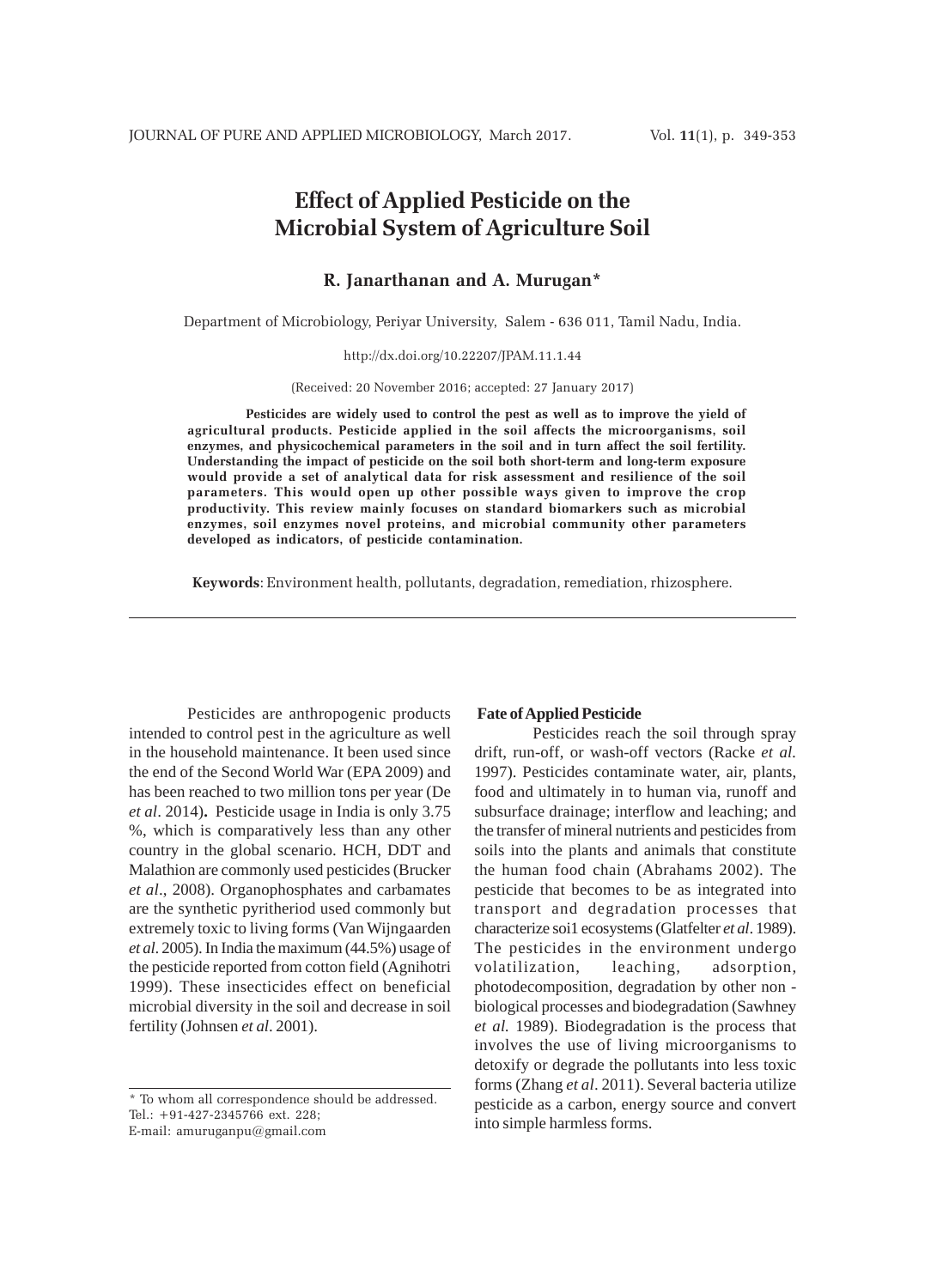# 350 JANARTHANAN & MURUGAN: MICROBIAL SYSTEM OF AGRICULTURE SOIL

## **Impact on Soil Enzymes**

Extracellular enzymes secreted around the microbial cells (Mayanglambam *et al*. 2005) influences soil fertility (Antonious 2003; Bucket and Dick 1998). Direct effect on the soil microbial community reflects reduced production of many extracellular enzymes responsible for biogeochemical cycles (Klose *et al*. 2006). Nevertheless, residual pesticides in the soil alter the functions of hydrolases, oxidoreductases, and dehydrogenase, phosphatase activities (Menon *et al*. 2005; Monkiedje and Spiteller 2002); (Kucharski *et al*. 2000; Trasar-Cepeda *et al*. 2000). Effect of pesticide on the bacteria, fungi and

actinobacterial enzymes like dehydrogenase, phosphatase, and to their respiratory activities are detrimental. Pesticide like monocrotophos and quinalphos (organophosphates), and cypermethrin (pyrethroid), tend to increase the activities of cellulase and amylase enzymes. Interestingly, combinations involving monocrotophos with cypermethrin demonstrated synergistic and antagonistic effects on both enzymes in the soils activity of arylsulfatase (Table 1) and β-glycosidase implying that S-mineralization in soils and the total oxidative potential of microorganisms are affected by pesticides (Gundi *et al*. 2007).

| Table 1. Impact of Different Pesticides on Soil Enzymes |  |  |
|---------------------------------------------------------|--|--|
|                                                         |  |  |

| Pesticides                    | Enzyme            | Impact                                                                                                                               | References        |
|-------------------------------|-------------------|--------------------------------------------------------------------------------------------------------------------------------------|-------------------|
| Carbendazim and<br>imazetapir | Nitrogenase       | Pesticides reduce nitrogenase<br>activity in R. leguminosarum,<br>S. meliloti, and Bradyrhizobium sp.<br>in pot and field conditions | Niewiadomska 2004 |
| Metalaxyl and<br>Mefenoxam    | Phosphatase       | Decrease enzyme activity                                                                                                             | <b>Sukul 2006</b> |
| Acetamiprid                   | Nitrate reductase | Decrease arginine deaminase activities Singh and Kumar, 2008                                                                         |                   |

## **Table 2.** Impact of different Pesticides on Soil Microflora

| Pesticide                  | Microbial species        | Effects   | References                |
|----------------------------|--------------------------|-----------|---------------------------|
| Methamidophos              | Soil microflora          | Decreased | Wang <i>et al.</i> (2007) |
| Atrazine                   | ChlamydomonasReinhardtii | Inhibited | Reboud et al. (2007)      |
| Methamidophos              | Soil microbes            | Decreased | Wang et al. (2006)        |
| Mefenoxam, metalaxyl       | N - fixing bacteria      | Inhibited | Monkiedje et al. (2002)   |
| Carbendazim and imazetapir | Soil microorganisms      | Reduced   | Niewiadomska (2004)       |
| Atrazine, isoproturon,     | Bradyrhizobium sp.       | Inhibited | Khan <i>et al.</i> (2006) |

#### **Table 3.** Soil Enzymes influencing mineral cycle

| Soil enzyme                                                                                              | Enzyme reaction                                                                                                                                                           | Mineral cycle                                                               |
|----------------------------------------------------------------------------------------------------------|---------------------------------------------------------------------------------------------------------------------------------------------------------------------------|-----------------------------------------------------------------------------|
| $\beta$ -glucosidase<br>Cellulase<br>Phenol oxidase<br>Urease<br>Phosphatase<br>Arylsulphatase<br>Urease | Hydrolysis of Cellobiose<br>hydrolysis of Cellulose<br>hydrolysis of Lignin<br>hydrolysis of Urea<br>Release of PO <sub>1</sub><br>Release of $SOa$<br>Hydrolysis of urea | Carbon<br>Carbon<br>Carbon<br>Nitrogen<br>Phosphorous<br>Sulfur<br>Nitrogen |
| Protease                                                                                                 | Hydrolysis of protein                                                                                                                                                     | Carbon                                                                      |

J PURE APPL MICROBIO*,* **11**(1), MARCH 2017.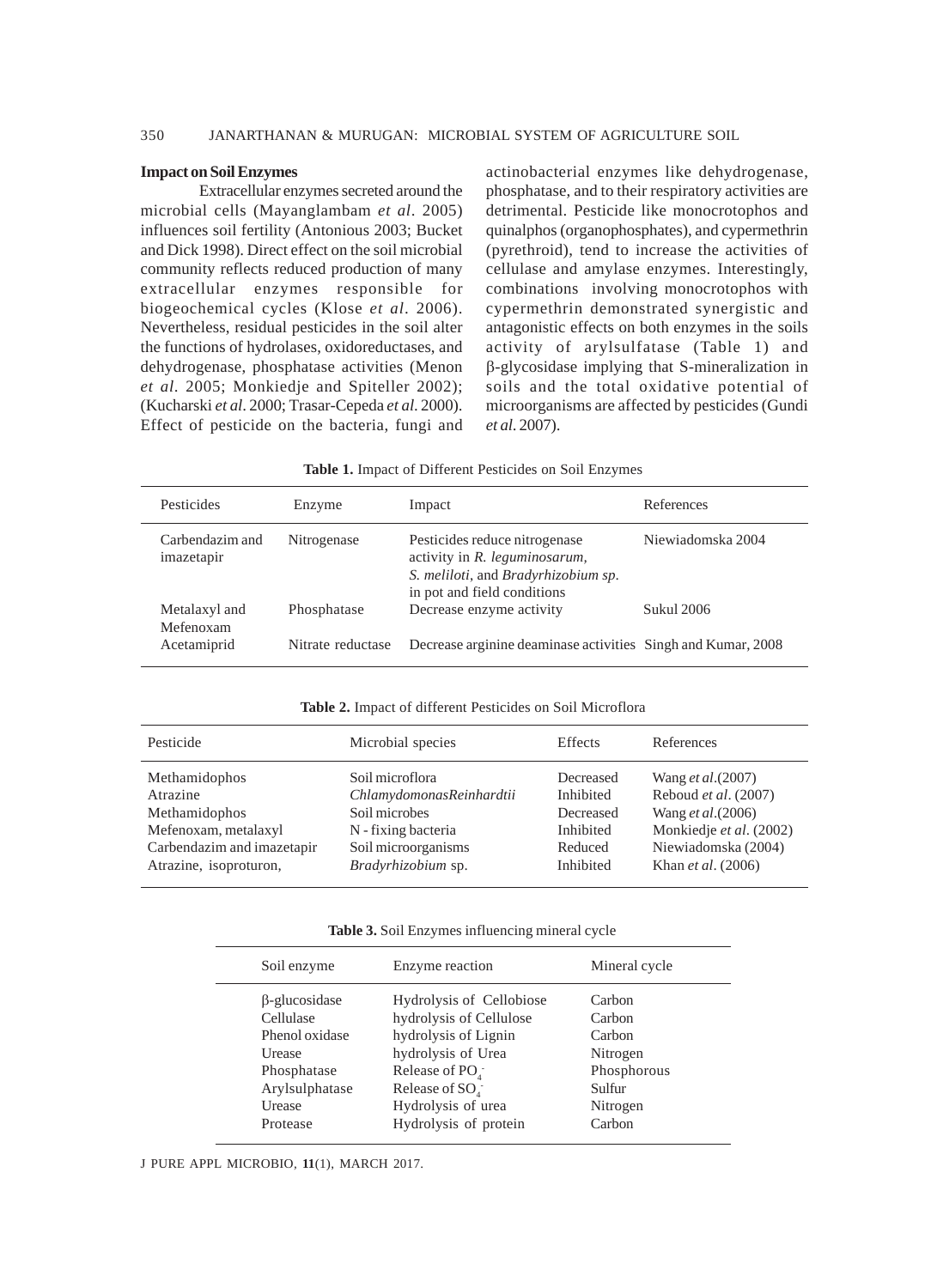## **Impact on Soil Microbes**

Applied pesticide can change the environment in the size and structure of microbial community. Leads to a shift in the microbial community enhances the growth and establishment of species that are capable to degrade this type of chemical fertilizer, pesticide and change the overall soil quality (Table 2) either short term and long term effects. Residual pesticide in the soil disturbs the physical-chemical properties of soil that leads change in the soil fertility. Ultimately, the bacterial, which has the capacity to transform or degrade the pesticides, surpass the plant growth stimulating bacteria. They can metabolize even the most persistent pesticides either by the utilization of the compounds as sources of energy, or by co-metabolism with other substrates supporting microbial growth Bitmann *et al.* 2005; Ratcliff *et al.* 2006 and Dick *et al*. 2010). **Impact on Soil Nutrients**

The indiscriminate use of pesticide has found to alter which are that contributing to soil fertility (Tilman *et al*. 2002). Chemical pesticides are toxic to soil microorganisms; hence, physiology in soil altered when particular populations are altered. Pesticide also affects the size of soil populations (Edwards *et al*. 1973). Most of the pesticides persist in the soil for such a long period to absorb by plants grown in a field year later (Anonymous 2009). Persistence of pesticide would influence soil population either by increasing the community, which can degrade pesticide. Hence, the loss of the population that is responsible for the release of many of the macro, micro, and trace elements in the soil disrupts the bio-geo cycles.

## **Soil Enzymes are Indicators of Soil Fertility**

Soil Enzymes are biological catabolism of soil organic and mineral components. Soil enzyme activities closely relate to soil organic matter (Table 3), soil physical properties and microbial biomass, changes much faster than other parameters, thus providing early indications of changes in soil fertility, and mostly involve simple procedures (Dick *et al*. 1996). In addition, the soil enzyme activities are measures for microbial activity, soil productivity, and inhibitor of pollutants (Tate 1995). Well-documented and quick assays are available for a large number of enzyme activities (Dick *et al.* 1996; Tabatabai 1994). These enzymes include dehydrogenase, glucosidases, urease, amidases,

phosphatases, arylsulphatase, cellulases, and phenol oxidases.

## **CONCLUSION**

Impact assessment due to the agricultural usage of pesticide would reveal the many changes taking place in the field. Such chances would be easy tools to evaluate the impact of applied pesticide on all forms, including soil microbes, plant, insects, and human. It will also address many other unresolved questions with regard to soil fertility, emergence of multi drug resistance, taro genic effects in many forms as well as premature puberty in women. Therefore, based on the above discussed data community can develop specific biomarkers for mutual exposure taking advantage of the ongoing characterization of toxicity signaling pathways and cause of many unknown diseases.

### **ACKNOWLEDGEMENTS**

The first author extend acknowledgment due to the financial support from UGC- BSR fellowship, New Delhi.

## **REFERENCES**

- 1. Abrahams, P.W. Soils: their implications to human health*. Sci Total Environ.*, 2002; **291**: 1– 32.
- 2. Agnihotri, N.P. Pesticide: safety evaluation and monitoring. All India coordinated project on pesticide residues. Indian Agricultural Research Institute. New Delhi. India., 1999; pp. 132-142.
- 3. Anonymous, Environmental protection, environmental fate, http://www.al.gov.bc.ca/ pesticides/c\_2.htm. 28 April 2009.
- 4. Antonious,G.F. Impact of soil management and two botanical insecticides on urease and invertase activity. *J Environ Sci Health B,* 2003; **38**, 479–488.
- 5. Bittman, B., Berk, L., Shannon, M., Sharaf, M., Westengard, J., Guegler, K.J. Recreational music making modulates the human stress responses. A preliminary individualized gene expression strategy. *Medi Sci Monit*, 2005; **11**: 31– 40.
- 6. Brucker, D.F., Wagner,M.K., Delattre, I., Ducot, B., Ferrari, P., Bongain, A., Kurzenne, J.Y., Mas, J.C., Fénichel, P., Cryptorchidism Study Group from Nice Area. Cryptorchidism at birth in nice area (France) is associated with higher prenatal

J PURE APPL MICROBIO*,* **11**(1), MARCH 2017.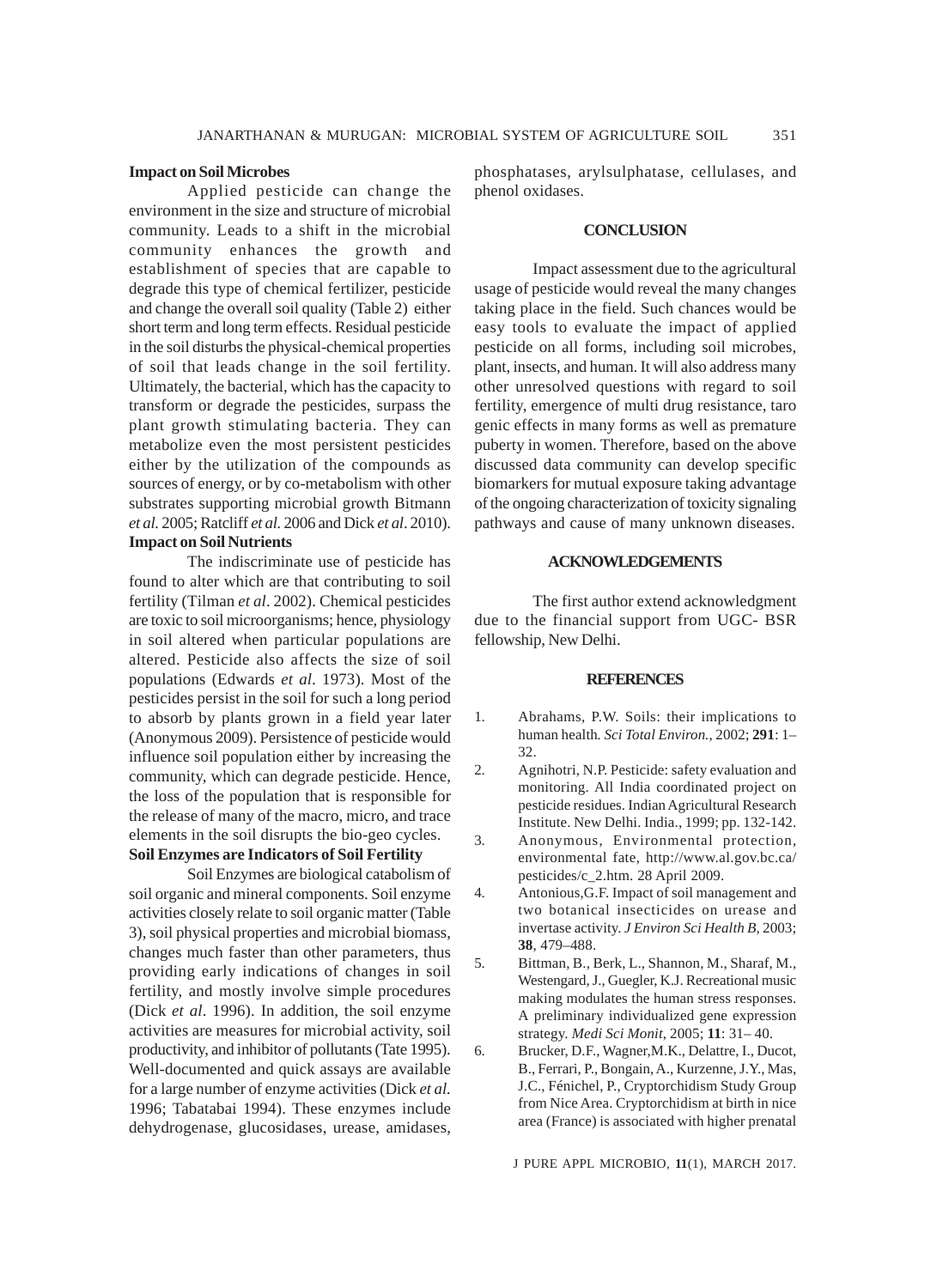exposure to PCBs and DDE, as assessed by colostrums concentrations. *Hum Reprod*, 2008; **23:** 1708 18.

- 7. Bucket, J. Z., Dick, R. P. Microbial and Soil Parameters in Relation to N Mineralization in Soils of Diverse Genesis under Differing Management Systems. – *Biol Fertil Soils.*, 1998; **27**: 430–438.
- 8. De, A.,Pose, R., Kumar, A., Mozumdar, S. Targeted Delivery of Pesticides Using Biodegradable Polymeric Nanoparticle .XXIII 99 p 24 illus, Soft cover ISBN: 978-81-322- 1688-9.
- 9. Dick, R.P., Breakwell, D.P., Turco, R.F. Soil enzyme activities and biodiversity measurements as integrative microbiological indicators. In: Doran, J.W., Jones, A.J. Methods of assessing soil quality. Soil Science Society of America, Madison, 1996: WI, pp 247–271.
- 10. Edwards**,** C.A., Thompson, A.R. Pesticides, and the Soil Fauna. Residue Reviews, 1973; 45 - 179.
- 11. Environews Forum, Killer environment. *Environ Health Perspect*, 1999; **107**-62.
- 12. EPA**,** Contaminated with Pesticide Wastes Office of Research and development. Washington, DC 2009.
- 13. Glatfelter, J., and Schomburg, J. Volatilization of pesticides from soil in Reactions and Movements of organic chemicals in soil. In: Sawhney BL, Brown K, editors. Madison, WI: Soil Science Society of America Special Publication, 1989; 1-30.
- 14. Gundi, V.A., Viswanath, B., Chandra, M.S., Kumar, V.N., Reddy, B.R. Activities of cellulase and amylase in soils as influenced by insecticide interactions. *Ecotoxicol Environ Saf ,* 2007; **68**: 278–285.
- 15. Johnsen, K., Jacobsen, C.S., Torsvik, V., Sorensen, J. Pesticide effects on bacterial diversity in agricultural soils – a review. *Biol Fertil Soils,* 2001; **33**: 443–453.
- 16. Katarina Lah (2011) Effects of pesticides on Human Health.
- 17. Klose, S., Ajwa, H.A., Enzymes activities in agricultural soils fumigated with methyl bromide alternatives. *Soil Biol Biochem*, 2004; **36**: 1625– 1635.
- 18. Kucharski. J., JastrzeÛbska, E., Wyszkowska, J., HBasko, A. Effect of pollution with diesel oil and leaded petrol on enzymatic activity of the soil. *Zesz Probl Poste p Nauk Rol*, 2000; **472**: 457–464.
- 19. Mayanglambam, T., Vig, K., Singh, D.K. Quinalphos persistence and leaching under field conditions and effects of residues on

J PURE APPL MICROBIO*,* **11**(1), MARCH 2017.

dehydrogenase and alkaline phosphomonoesterases activities in soil. *Bull Environ Contam Toxicol,* 2005; **75**: 1067–1076.

- 20. Menon, P., Gopal, M., and Parsad, R. Effects of chlorpyrifos and quinalphos on dehydrogenase activities and reduction of Fe3þ in the soils of two semi-arid fields of tropical India. *Agric. Ecosyst. Environ.*, 2005; 1**08**: 73– 83.
- 21. Monkiedje, A., and Spiteller, M. Effects of the phenylamide fungicides, mefenoxam and metalaxyl, on the biological properties of sandy loam and sandy clay soils*. Biol Fertil Soils*, 2002; **35**:393–398.
- 22. Niewiadomska A, Effect of carbendazim, imazetapir and thiramon nitrogenase activity, the number of microorganisms in soil and yield of red clover. *Pol J Environ Stud,* 2004; **13**: 403– 410.
- 23. Racke, K.D., M.W., Skidmore, D.J., Hamilton, J.B., Unsworth, J., Miyamoto Cohen, S.Z. Pesticide fate in tropical soils. *Pure Appl Chem*, 1997; **69**: 1349-1371.
- 24. Ratcliff, A.W., Busse M.D., Shestak, C.J. Changes in microbial community structure following herbicide additions to forest soils. *Appl Soil Ecol*, 2006; **34**: 114– 124.
- 25. Reboud, X., Majerus, N., Gasquez, J., Powles, S. *Chlamydomonas reinhardtii* as a model system for pro-active herbicide resistance evolution research. *Biol J Linn* Soc, 2007; **91,** 257-266.
- 26. Sawhney, B.L., Brown, K. eds. (1989) SSSA Special Publication N.22, Wisconsin USA, 181- 207.
- 27. Singh, D.K., and Kumar, S., Nitrate reductase, arginine deaminase, urease and dehydrogenase activities in natural soil (ridges with forest) and in cotton soil after acetamiprid treatments. *Chemosphere,* 2008; **71**: 412–418.
- 28. Sukul, P. Enzymes activities and microbial biomass in soil as influenced by metalaxyl residues. *Soil Biol Biochem,* 2006 ; **38** : 320– 326..
- 29. Tabatabai, M.A. Soil enzymes. In: Weaver, R.W., Angle, J.S., Bottomley, P.S. (eds) Methods of soil analysis, part 2. Microbiological and biochemical properties. SSSA Book Series No. 5. Soil Science Society of America. Madison, 1994a; 775–833.
- 30. Tate, R.L. *Soil microbiol*. John Wiley, New York 1995.
- 31. Tilman, D., Cassman, K.G., Matson, P.A., Naylor, R., Polasky, S. Agricultural sustainability, and Intensive production practices. *Nature,* 2002; **418**: 671–7.